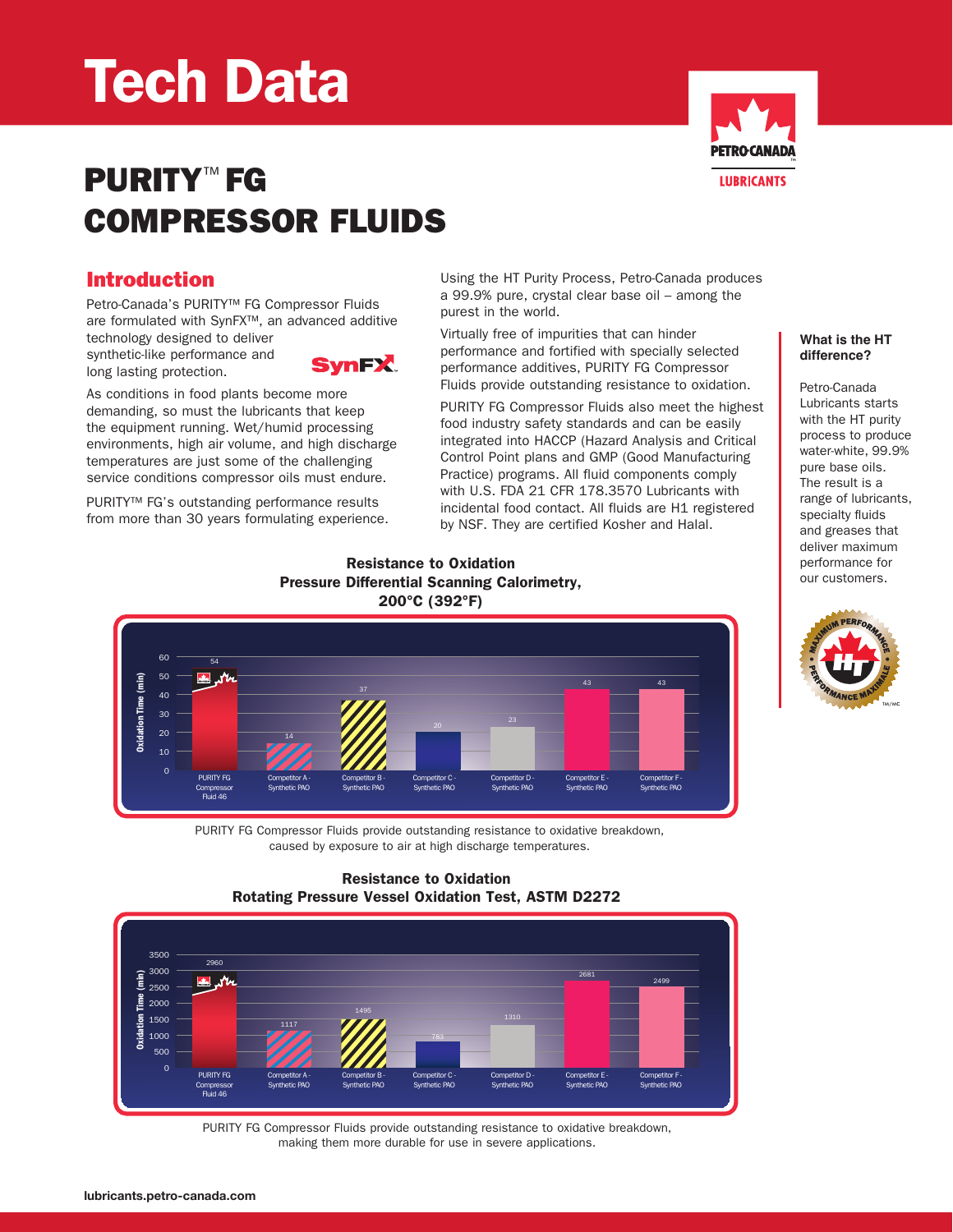#### Fluid thickening with oxidation IP48/97 (modified) Oxidation test for 24 hours 200°C (392°F)



PURITY FG Compressor Fluids show minimal oil thickening, which can improve compressor efficiency.

## Food Grade Registrations

- Fully registered for use in and around food processing areas
	- ISO 21469 certified
	- $·$  H1 registered by NSF
	- • All fluids components comply with U.S. FDA 21 CFR 178.3570 Lubricants with incidental food contact





- • Certified Kosher Pareve by Star K
- Certified Halal by IFANCA

## Features and Benefits

- Resists oxidative breakdown better than leading specialty food grade compressor fluids
	- Better resistance to oxidative decomposition caused by exposure to air at high discharge temperatures.
	- $\cdot$  Reduced oil thickening which can improve compressor efficiency
	- Up to 4,000 hours service life in rotary screw compressors (85°C/185°F)

### • Resists varnish formation

- • Minimizes formation of harmful varnish and lacquer deposits on rotors and separators of rotary compressors, and carbon deposits on valve assemblies of reciprocating units.
- Helps keep pneumatics free of sludge and varnish for smooth operation
- **Excellent separation from water contamination** 
	- Improves efficiency of condensate recovery
- Low foaming tendencies
	- • Keeps lubricant film intact for sealing and lubrication of bearings
- Provides good anti-wear protection
	- Improved bearing protection
- Provides excellent rust and corrosion protection
	- • Helps to extend component life
	- Important when running intermittent service in high humidity conditions
- Low odour
	- Provides a safer work environment
- Low volatility
	- Minimizes top-up
	- Reduces oil carry-over
	- Improves efficiency in vacuum pump applications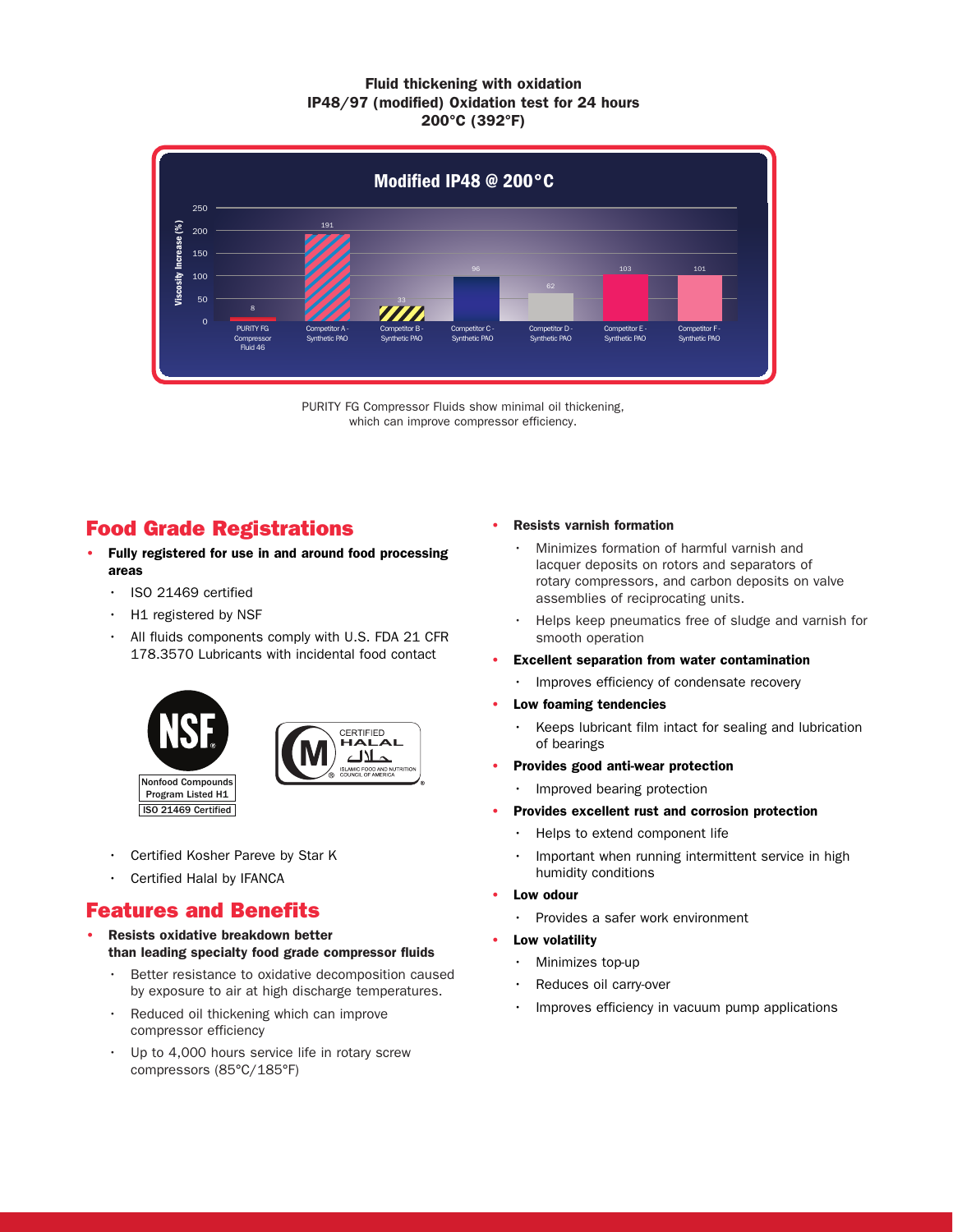#### Deposit Formation Panel Coker Test, 260°C (500°F)



PURITY FG Compressor Fluid shows much better varnish control than that observed for the competitive synthetic products.

D

 $\mathbf{B}$ 

 $\overline{c}$ 

A

E

## Applications

PURITY FG Compressor Fluids may be safely used to lubricate and cool rotary screw, rotary vane and reciprocating air compressors as well as vacuum pumps in food plant environments. Our recommendations for fluid change-out intervals in air compressors are:

F

| <b>GRADE</b>             | <b>COMPRESSOR</b>           | <b>AIR DISCHARGE</b><br>$<$ 85°C (185°F) | <b>AIR DISCHARGE</b><br>$>85^{\circ}$ C (185 $^{\circ}$ F) |  |
|--------------------------|-----------------------------|------------------------------------------|------------------------------------------------------------|--|
| PURITY FG 32, 46         | Rotary Screws (Oil Flooded) | 4000 hours                               | $2000$ hours <sup>1</sup>                                  |  |
| PURITY FG 100            | Rotary Vanes                | Per OEM guidelines                       |                                                            |  |
| <b>PURITY FG 68, 100</b> | Reciprocating               | Per OEM guidelines                       |                                                            |  |

1 Up to a maximum of 100°C (212°F) air discharge temperature.

NOTE: These recommendations are based on no contamination in the initial fill and generally clean air supply. Tests should be conducted to determine fluid life<br>in environments containing high levels of dirt and abrasive po

NOTE: PURITY FG Compressor Fluids should not be used in breathing air apparatus or medical equipment.